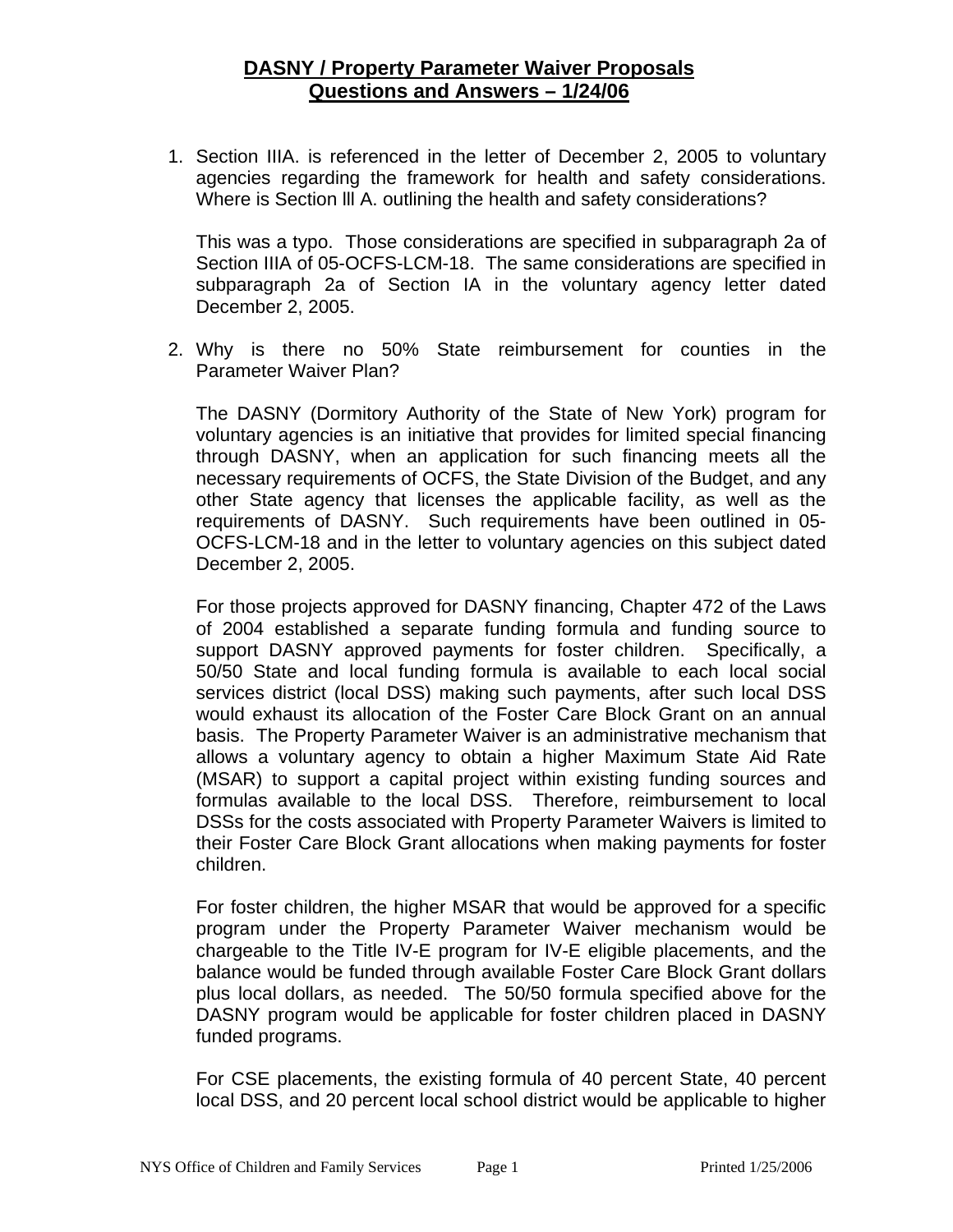MSARs established to fund a project under the Property Parameter Waiver mechanism. The same formula would be applicable to fund the add-on rate for a CSE placement in a DASNY program. The formula and funding source is the same for CSE placements for either the DASNY mechanism or Property Parameter Waiver program.

3. Are there Federal dollars tied to either of these funding plans?

Yes. As specified above, counties can benefit from Federal reimbursement with either plan as it relates to foster children. The higher MSAR for a Property Parameter Waiver, or the DASNY add-on rate, would be chargeable to Title IV-E for each IV-E eligible placement/payment in either program.

There is no Federal reimbursement with respect to the funding formula for CSE placements, as specified above,

4. Which entity needs to complete the Vendor Questionnaire in the application packet, and is that questionnaire needed as part of the initial application?

Yes. For clarity, the voluntary agency that is submitting the capital project application is for this purpose the VENDOR. The Vendor Questionnaire is a more recent requirement of the Office of the State Comptroller, and that questionnaire is needed as part of the initial application for either the DASNY program or the Property Parameter Waiver program.

5. What are the OCFS decisions regarding "statewide bed planning and development", as specified in the letter to voluntary agencies on December 2, 2005?

To date, such decisions have not been made by OCFS, but could be made based upon emerging needs that are identified for specific types of programs, as well as for emerging needs in specific regions.

6. How does an agency construct a proposal that will involve multiple facilities and multiple timetables?

Your submission to OCFS must clearly explain the way in which your proposal would affect each program for which OCFS establishes a rate. It is acceptable to submit one proposal for each "project", rather than separate applications/proposals, as long as the one proposal clearly specifies the project plans for the specific facilities associated with each program rate, including specific timelines for each "project".

Where you are submitting one proposal that involves multiple programs, you must submit an attachment that would allocate project costs to all applicable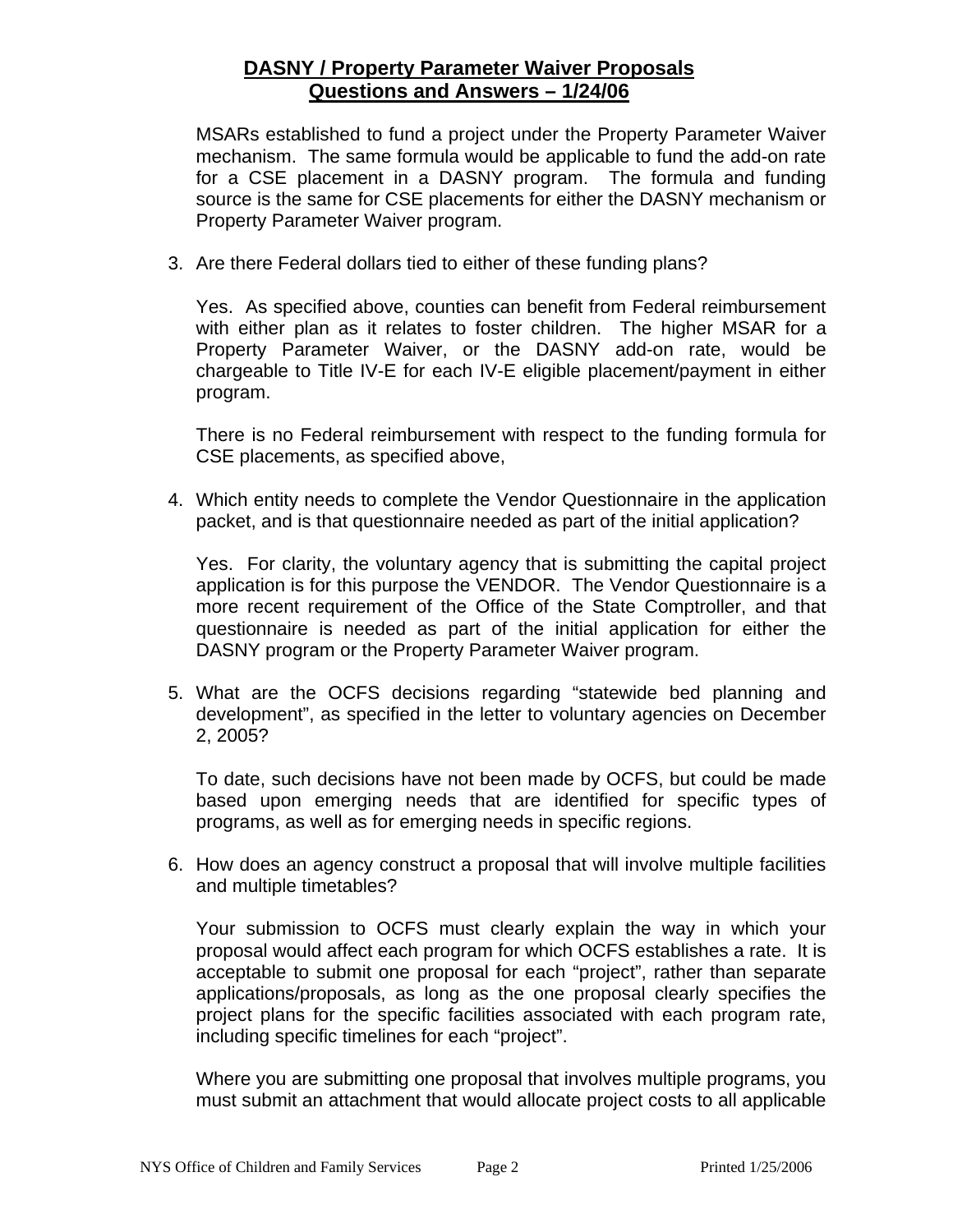programs. For example, a residential project might involve hard-to-place cottages and regular program cottages, which would dictate an allocation of the project to those two programs. It is also possible for the same project to have an impact on the residential Medicaid rate and tuition rate, in which case the cost allocation of the project would need to also include those two programs.

The DASNY application and the Property Parameter Waiver application are independent procedures. Therefore, do not combine the two funding arrangements in a single project proposal.

7. Is NYS putting any money at all into the Property Parameter Waiver option?

This question is answered above under Question 2.

8. Are there any meetings, teleconferences or communication sessions planned for these proposals?

There are no sessions being planned. However, as specified in recent communications, agencies are welcome to contact Catherine Korszun at (518) 474-9732, or by e-mail at [Catherine.Korszun@dfa.state.ny.us](mailto:Catherine.Korszun@dfa.state.ny.us) regarding questions they may have. Also, agencies should feel free to contact their OCFS Regional Offices with questions or concerns, and OCFS home office and regional office staff will make every effort to be responsive to such requests.

9. Is there a due date for the Property Parameter Waiver application?

No. This is a currently an on-going or "rolling" application procedure. By contrast, the initial target date for DASNY proposals is January 31, 2006.

10. If a Property Parameter Waiver is approved, what is the impact on the agency and the county? When does reimbursement start?

The voluntary agency will be required to complete Standards of Payment (SOP) forms with a separate accounting of the approved capital project costs (i.e., a separate cost center or column on the OCFS-FC-2652 along with a separate presentation by program on other SOP forms that are relevant). Such costs will be the basis of an additional rate that will be added to the MSAR in effect for the same period when expenditures for an approved capital project would begin. All intensified MSARs based on approved cost projections will be reconciled as follows: the lower of either the budget-based projection or the actual costs, as approved, will determine the final MSAR for each period in which a budget-based projection was the basis for the higher rate. Each county with placements in programs affected